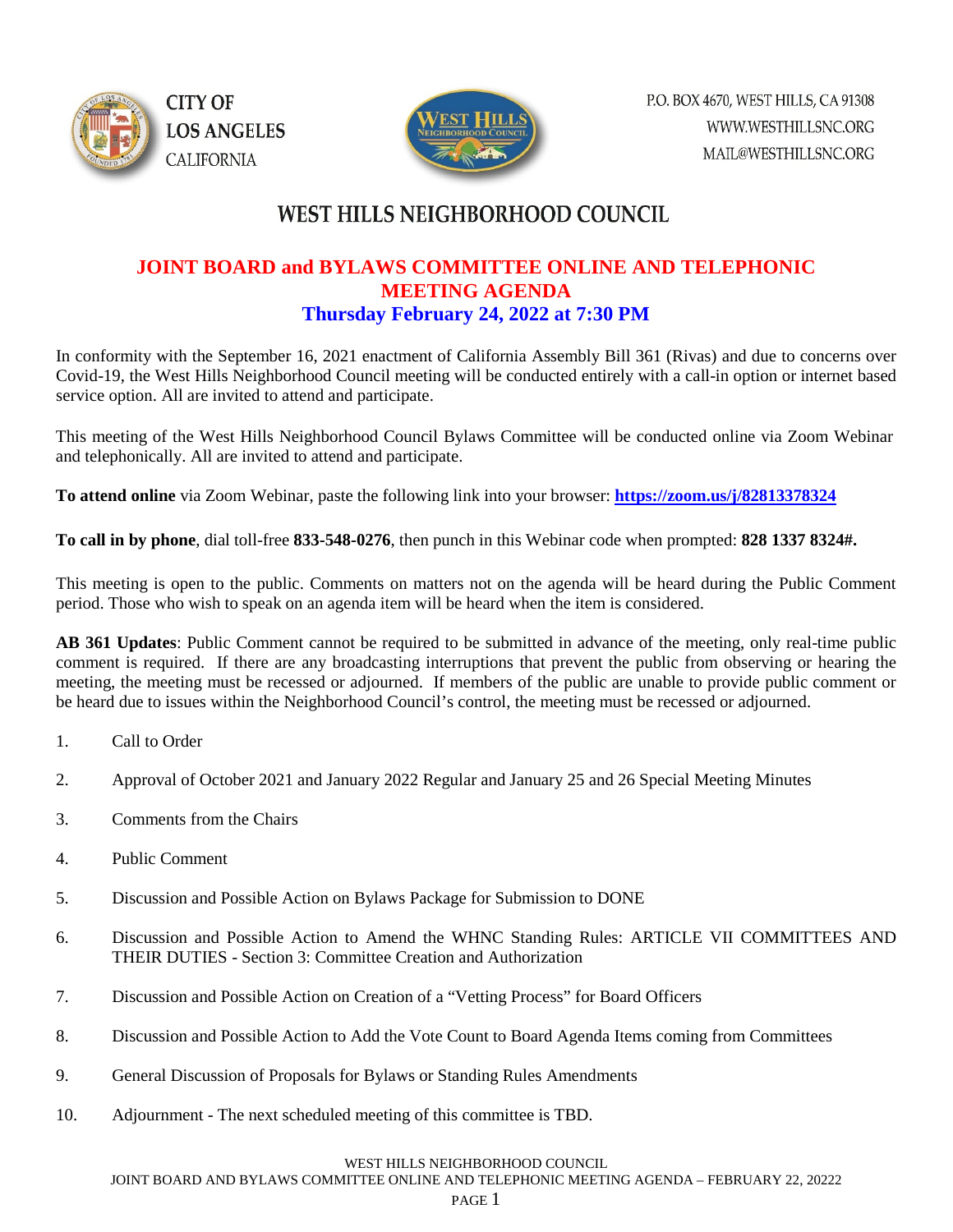**Public input at Neighborhood Council meetings:** When prompted by the presiding officer, members of the public may address the committee on any agenda item before the committee takes an action on the item by punching in \*9 (if calling in by phone) or by clicking on the "raise hand" button (if participating online through Zoom) and waiting to be recognized. Comments from the public on agenda items will be heard only when the respective item is being considered. Comments from the public on matters not appearing on the agenda that are within the committee's jurisdiction will be heard during the General Public Comment period. Please note that under the Ralph M. Brown Act, the committee is prevented from acting on a matter that you bring to its attention during the General Public Comment period; however, the issue raised by a member of the public may become the subject of a future committee meeting. Public comment is limited to 2 minutes per speaker, unless adjusted by the presiding officer of said committee.

**Notice to Paid Representatives:** If you are compensated to monitor, attend, or speak at this meeting, City law may require you to register as a lobbyist and report your activity. See Los Angeles Municipal Code Section 48.01 et seq. More information is available at [ethics.lacity.org/lobbying](http://ethics.lacity.org/lobbying) For assistance, please contact the Ethics Commission at (213) 978-1960 or [ethics.commission@lacity.org.](javascript:void(0);)

**Public Posting of Agendas**: WHNC agendas are posted for public review at Shadow Ranch Park, 22633 Vanowen St., West Hills, CA 91307 or at our website, [www.westhillsnc.org](http://www.westhillsnc.org/) You can also receive our agendas via email by subscribing to the City of Los Angeles Early Notification System at [www.lacity.org/government/Subscriptions/NeighborhoodCouncils/index](http://www.lacity.org/government/Subscriptions/NeighborhoodCouncils/index)

**The Americans With Disabilities Act**: As a covered entity under Title II of the Americans with Disabilities Act, the City of Los Angeles does not discriminate on the basis of disability and, upon request, will provide reasonable accommodation to ensure equal access to its programs, services and activities. Sign language interpreters, assistive listening devices and other auxiliary aids and/or services may be provided upon request. To ensure availability of services, please make your request at least three business days (72 hours) prior to the meeting you wish to attend by contacting via email [NCSupport@lacity.org](mailto:NCSupport@lacity.org) or calling (213) 978-1551. If you are hearing impaired please call 711.

**Public Access of Records**: In compliance with Government Code Section 54957.5, non-exempt writings that are distributed to a majority or all of the board in advance of a meeting may be viewed at the meeting where such writing was considered or by contacting the WHNC's executive director via email at [michelle.ritchie@westhillsnc.org](mailto:michelle.ritchie@westhillsnc.org) Requests can be made for a copy of a record related to an item on the agenda.

**Reconsideration and Grievance Process:** For information on the WHNC's process for board action reconsideration, stakeholder grievance policy or any other procedural matters related to this Council, please consult the WHNC Bylaws. The Bylaws are available at our website, [www.westhillsnc.org](http://www.westhillsnc.org/)

**Servicios De Traduccion**: Si requiere servicios de traducción, favor de avisar al Concejo Vecinal 3 días de trabajo (72 horas) antes del evento. Por favor contacte [Michelle.Ritchie@westhillsnc.org](mailto:Michelle.Ritchie@westhillsnc.org)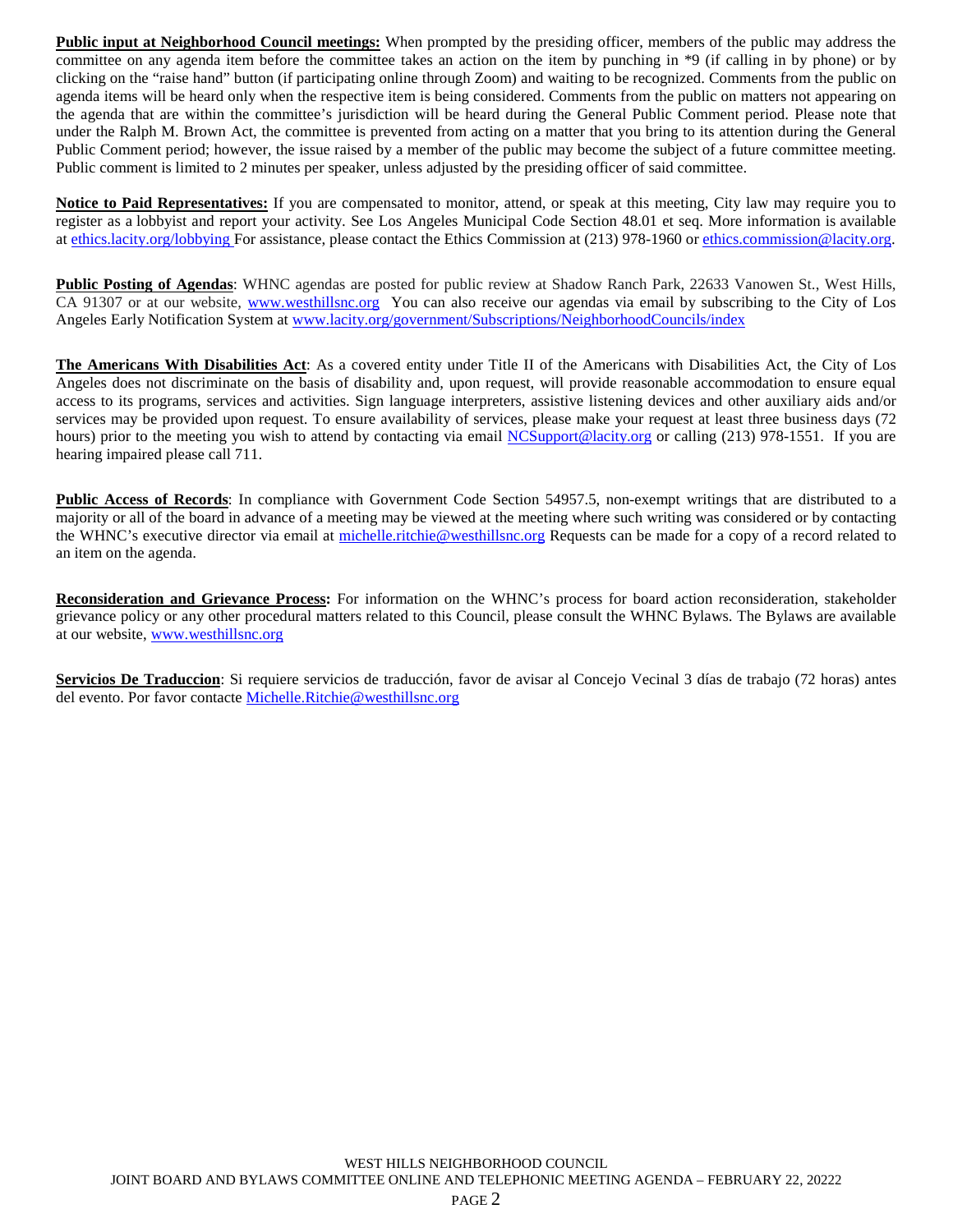



## **JOINT BYLAWS AD HOC COMMITTEE/BOARDMEETING MINUTES October 27, 2021 Telephonic and Online**

Approved December 9, 2021

Attendance: Faye Barta, Sandi Bell, Dan Brin, Bonnie Klea (left early), Saif Mogri, Steve Randall, Char Rothstein, Anthony Scearce, Myrl Schreibman, Joan Trent, Brad Vanderhoof, and Christina Walsh

Absent: Aida Abkarians, Bob Brostoff, Carolyn Greenwood, and Alec Uzemeck

Other WHNC Board Members in Attendance: Clarice Chavira (arrived 7:30 PM), Glenn Jennings, and Kent Mariconda Co-chair Brad Vanderhoof called the meeting to order at 6:35 PM. A quorum was established.

The Committee shall take official action by a simple majority of yes and no votes cast by the committee members present at a duly noticed regular or special Bylaws Committee meeting, not to include abstentions. There shall be no proxy voting.

Numbers refer to agenda items.

- 2. Approval of September 2021 Meeting Minutes: Minutes approved as amended.
- 3. Comments from the Chairs: None
- 4. Public Comment: None
- 5. Amend WHNC Bylaws Article V -- Officers, Section 2 Duties and Powers: Item tabled.

6. Standing Rules Concerning the Number of Seats and Procedure for Filling Seats for Standing Committees Sample Proposed Standing Rule for Article 5, Section 5 All committees shall have self-written standing *operating* rules that shall include: A. Criteria for membership and voting in the committee B. Definition of what "serving actively on at least one committee" means for the committee C. Other rules of operation, if any.

Add paragraph *D. There shall be no limit on the number of board members for all Standing Committees. Any board member in good standing may request membership if that member has attended at least three (3) previous meetings of the committee. Additional suggestion – Committee Chairs shall not deny committee membership to any Board member who requests to join the committee.* 

Char Rothstein said she was told by the City Attorney DONE is working on new rules for neighborhood councils that would eliminate committees meeting having Joint Board/Committee meetings and limit the number of members a committee could have. Anthony Scearce said he always thought the joint meetings were incorrect if all attending board members cannot vote. He said AB992 imposes new rules and he is in favor of the new rules. Dan Brin said he has always favored inclusivity but does not support a rule forcing committee chairs to accept members. He also said the elimination of joint meetings would be a disaster by limiting participation. Dan Brin also said it has been the tradition of the WHNC to have committees set their own rules. Myrl Schreibman said the WHNC should not be concerned with how other neighborhood councils operate.

Char Rothstein moved to change the word standing to operating. Steve Randall seconded.

Roll Call Vote to change standing to operating;

Aida Abkarians – Absent, Faye Barta – Yes, Sandi Bell – Yes, Dan Brin – Yes, Bob Brostoff – Absent, Carolyn Greenwood – Absent, Bonnie Klea – Yes, Saif Mogri – Yes, Steve Randall – Yes, Char Rothstein – Yes, Anthony Scearce – Yes, Myrl Schreibman – Yes, Joan Trent – Yes, Alec Uzemeck – Absent, Brad Vanderhoof – Yes, Christina Walsh – Yes

Yes – 12, No – 0, Abstain – 0, Absent – 4, Recusal -- 0

The Standing Rules amendment will be presented to the WHNC Board.

The proposed paragraph D was tabled.

7. Bylaws Amendment Limiting the Number of Standing Committees on which a Board Member can be a Voting Member:

Dan Brin moved to table. Steve Randall seconded.

Aida Abkarians – Absent, Faye Barta – Yes, Sandi Bell – Yes, Dan Brin – Yes, Bob Brostoff – Absent,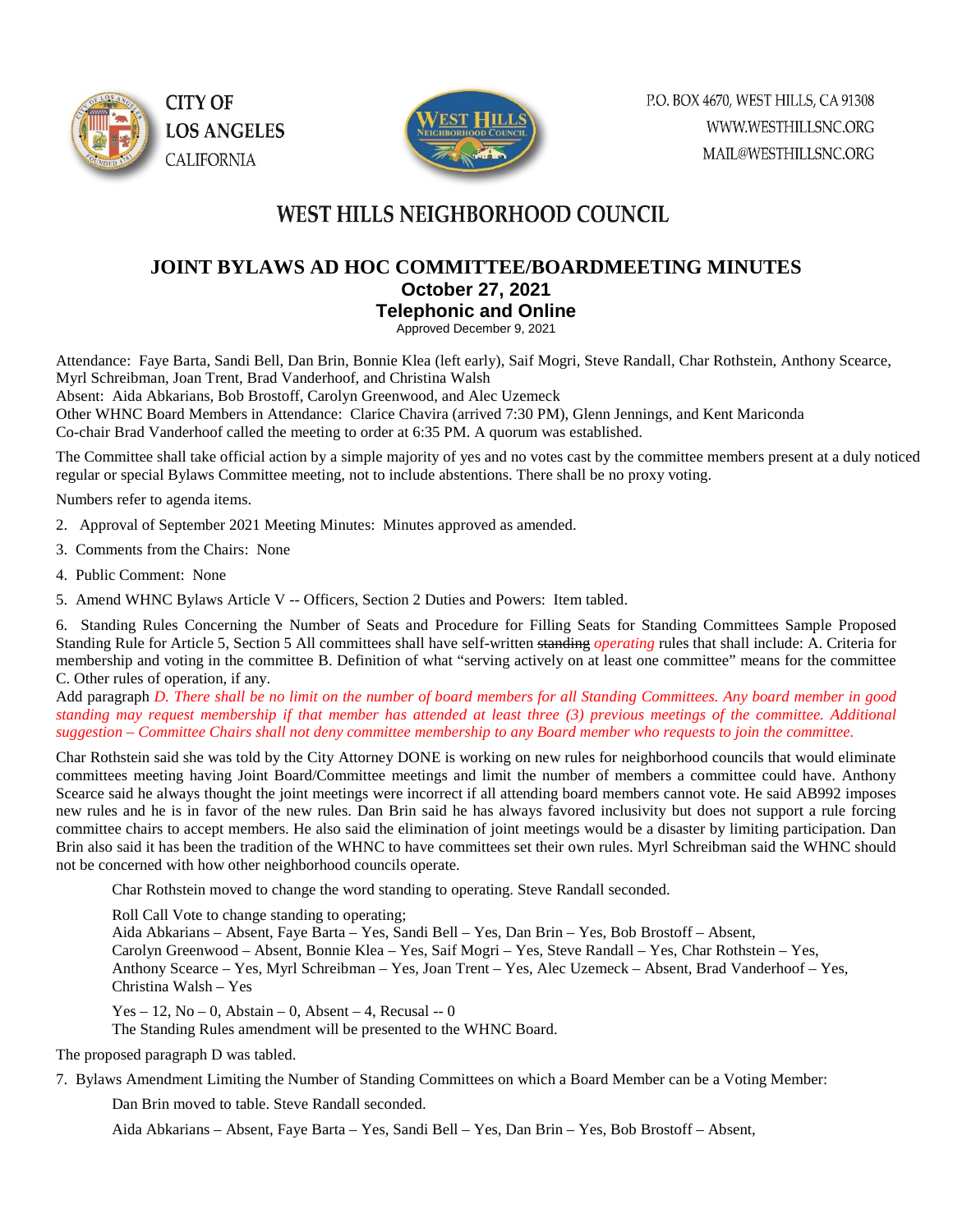Carolyn Greenwood – Absent, Bonnie Klea – Yes, Saif Mogri – Yes, Steve Randall – Yes, Char Rothstein – Yes, Anthony Scearce – Yes, Myrl Schreibman – Yes, Joan Trent – Yes, Alec Uzemeck – Absent, Brad Vanderhoof – Yes, Christina Walsh – Yes

Yes – 12, No – 0, Abstain – 0, Absent – 4, Recusal -- 0 The Item is tabled.

8. Bylaws Amendment Limiting the Number of Standing Committees on which a Board Member can be a Chair or Co-chair:

Roll Call Vote to limit the number of committees a Board member can chair;

Aida Abkarians – Absent, Faye Barta – No, Sandi Bell – No, Dan Brin – No, Bob Brostoff – Absent, Carolyn Greenwood – Absent, Bonnie Klea – No, Saif Mogri – No, Steve Randall – No, Char Rothstein – No, Anthony Scearce – No,, Myrl Schreibman – No, Joan Trent – No, Alec Uzemeck – Absent, Brad Vanderhoof – No, Christina Walsh – Yes

Yes – 1, No – 11, Abstain – 0, Absent – 4, Recusal -- 0 The Bylaws amendment fails.

9. Bylaws or Standing Rules Amendment for Training Requirements for Voting Eligibility on WHNC Board Actions: Item tabled.

10. Bylaws Amendment Establishing Term Limits for WHNC Board Officers a. All officers or a subset of officers? b. When does the clock start on counting terms (or number of years)? c. How are partial terms counted? d. Is this a hard limit or does it apply only to consecutive terms? Item tabled.

23. Bylaws Amendment Establishing a Minimum Length of Board Service Requirement to be Eligible to Serve as a Board Officer ARTICLE VI OFFICERS Section 1: Officers of the Board The Officers of the Board shall include a President, Vice President, Secretary, Treasurer and Controller. The President may share duties of office with the Vice President. No individual may hold more than one Officer Position at the same time. *To be eligible for nomination for the Office of President of the WHNC Board of Directors a Board member must have been a member of the WHNC Board for two (2) years.*

Christina Walsh said she supports term limits for Board members. Dan Brin said he is opposed. Steve Randall said the President has a very powerful position and length of service in that office should be limited. Saif Mogri said he is opposed because the Board elects a president every two years. Myrl Schreibman said it is hard enough to find someone who wants to serve as a Board officer. Christina Walsh suggested rotating the position of president through different Board members with the outgoing president helping the new president. Char Rothstein said it should be up to the Board if they want a change. Dan Brin said a new member could have served as president of another neighborhood council and be the best choice. He does not want to deny the Board the democratic option to choose the president. Steve Randall said the office of president is so important a Board members needs a couple of years WHNC experience before they are ready for the job. Clarice Chavira said she understands a waiting period but thinks two years is excessive. Sandi Bell said we should not hold WHNC officers to a higher standard than other elected officials. Myrl Schreibman said there is a tremendous learning curve for new members and he does not feel a new member can handle the job of president. Clarice Chavira said timing does not equate to competency.

Steve Randall moved to approve the proposed Bylaws amendment. Myrl Schreibman seconded.

Aida Abkarians – Absent, Faye Barta – Yes, Sandi Bell – No, Dan Brin – No, Bob Brostoff – Absent, Carolyn Greenwood – Absent, Bonnie Klea – Absent, Saif Mogri – No, Steve Randall – Yes, Char Rothstein – No, Anthony Scearce – No, Myrl Schreibman – Abstain, Joan Trent – Yes, Alec Uzemeck – Absent, Brad Vanderhoof – No, Christina Walsh – No

Yes – 3, No – 7, Abstain – 1, Absent – 5, Recusal -- 0 The Bylaws amendment failed.

24. Make the Bylaws Committee a Standing Committee:

Roll Call Vote to make the Bylaws Ad Hoc Committee a WHNC standing committee; Aida Abkarians – Absent, Faye Barta – Yes, Sandi Bell – Yes, Dan Brin – Yes, Bob Brostoff – Absent, Carolyn Greenwood – Absent, Bonnie Klea – Absent, Saif Mogri – Yes, Steve Randall – Yes, Char Rothstein – Yes, Anthony Scearce – Yes, Myrl Schreibman – Abstain, Joan Trent – Yes, Alec Uzemeck – Absent, Brad Vanderhoof – Abstain, Christina Walsh – Abstain

 $Yes - 8$ ,  $No - 0$ , Abstain – 3, Absent – 5, Recusal -- 0 The Bylaws amendment will be presented to the WHNC Board.

25. Proposals for Bylaws or Standing Rules Amendments:

Anthony Scearce suggested a Bylaws amendment to move the election of Board officers so it does not occur immediately when a new Board is seated. Myrl Schreibman suggested creating a vetting process for Board officers.

Co-chair Brad Vanderhoof adjourned the meeting at 8:38 PM.

The next scheduled meeting of this committee is TBD, Location TBD.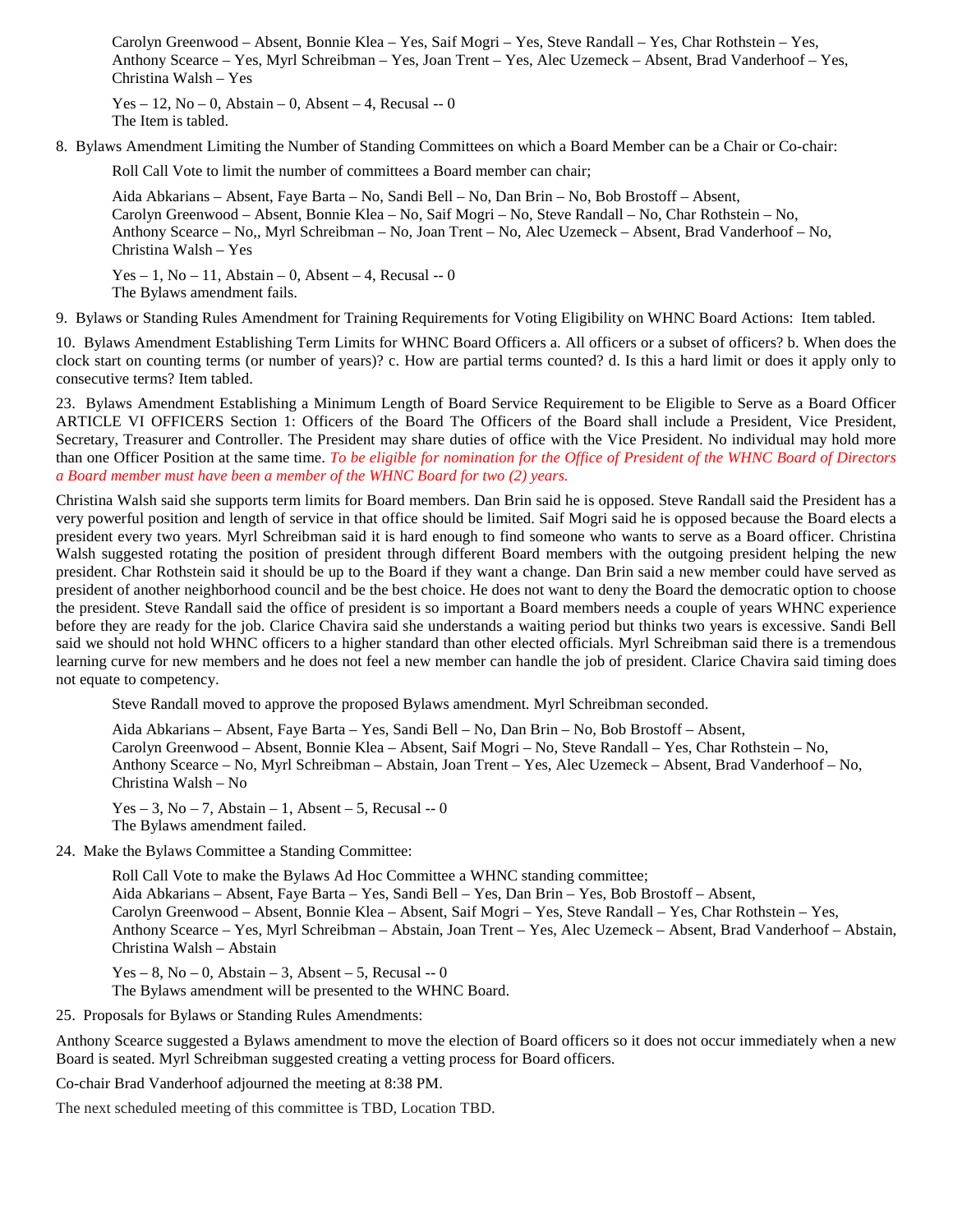



## **JOINT BYLAWS AD HOC COMMITTEE/BOARDMEETING MINUTES January 12, 2022 Telephonic and Online**

Revised January 13, 2022

Attendance: Aida Abkarians, Faye Barta, Sandi Bell, Dan Brin, Bob Brostoff, Carolyn Greenwood, Saif Mogri, Steve Randall, Char Rothstein, Anthony Scearce, Myrl Schreibman, Joan Trent, and Brad Vanderhoof

Absent: Bonnie Klea, and Alec Uzemeck, and Christina Walsh

Other WHNC Board Members in Attendance: Kent Mariconda, and Rosi Mariconda

Co-chair Bob Brostoff called the meeting to order at 6:35 PM, A quorum was established.

The Committee shall take official action by a simple majority of yes and no votes cast by the committee members present at a duly noticed regular or special Bylaws Committee meeting, not to include abstentions. There shall be no proxy voting.

Numbers refer to agenda items.

2. Approval of the October 2021 and December 2021 Meeting Minutes: October minutes approval tabled to January. December minutes approved.

3. Comments from the Chairs: None

4. Public Comment: None

5. WHNC Censure and Removal Policy: Item tabled.

6. Bylaws Package for Submission to DONE: After discussion of the difficulty understanding the template, Anthony Scearce asked the chairs to forward the document to committee members. Bob Brostoff will do that.

7. General Discussion of Proposals for Bylaws or Standing Rules Amendments: Steve Randall said there are many problems with the current WHNC Standing Rules that need to be addressed.

8. Adjournment: Bob Brostoff adjourned the meeting at 7:10 PM.

The next scheduled meeting of this committee is TBD.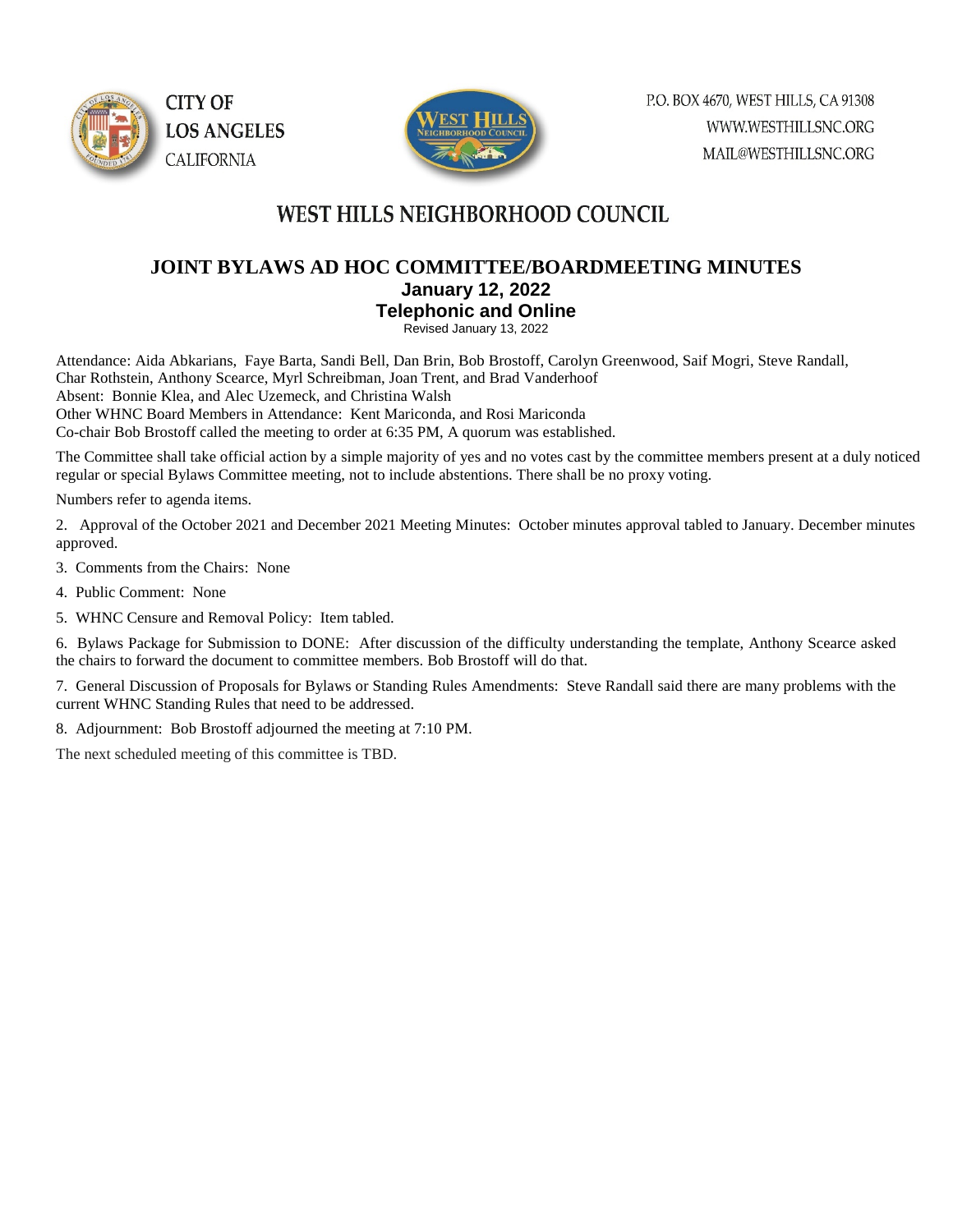



## **SPECIAL JOINT BYLAWS AD HOC COMMITTEE/BOARD MEETING MINUTES January 25, 2022 Telephonic and Online**

Revised January 25, 2022

Attendance: Aida Abkkarians, Faye Barta, Sandi Bell, Bob Brostoff, Carolyn Greenwood, Bonnie Klea, Steve Randall, Char Rothstein, Anthony Scearce, Myrl Schreibman, Joan Trent, Alec Uzemeck, and Brad Vanderhoof

Absent: Dan Brin, Saif Mogri, and Christina Walsh

Other WHNC Board Members in Attendance: Rosi Mariconda, and Bryan Newman

Co-chair Bob Brostoff called the meeting to order at 7:35 PM. A quorum was established.

The Committee shall take official action by a simple majority of yes and no votes cast by the committee members present at a duly noticed regular or special Bylaws Committee meeting, not to include abstentions. There shall be no proxy voting.

Numbers refer to agenda items.

2. Comments from the Co-Chairs: None

3. Public Comment: None

4. Amend the WHNC Standing Rules: ARTICLE VII COMMITTEES AND THEIR DUTIES - Section 3: Committee Creation and Authorization:

Brad moved to table to the next regular Bylaws Committee meeting. Steve seconded.

Aida Abkarians – Yes, Faye Barta – Yes, Sandi Bell – Yes, Dan Brin – Absent, Bob Brostoff – Yes, Carolyn Greenwood – Yes, Bonnie Klea – Yes, Saif Mogri – Absent, Steve Randall – Yes, Char Rothstein – Yes, Anthony Scearce – Yes, Myrl Schreibman – Yes, Joan Trent – Yes, Alec Uzemeck – Yes, Brad Vanderhoof – Yes, Christina Walsh – Absent

Yes – 13, No – 0, Abstain – 0, Absent – 3, Recusal – 0 The Item is tabled until the next regular meeting.

5. Add a Youth Seat by amending Article V and Attachment B of the WHNC Bylaws:

Brad moved to table. Steve seconded.

Aida Abkarians – No, Faye Barta – Yes, Sandi Bell – Yes, Dan Brin – Absent, Bob Brostoff – Yes, Carolyn Greenwood – Yes, Bonnie Klea – Yes, Saif Mogri – Absent, Steve Randall – Yes, Char Rothstein – Yes, Anthony Scearce – No, Myrl Schreibman – Yes, Joan Trent – Yes, Alec Uzemeck – Yes, Brad Vanderhoof – Yes, Christina Walsh – Absent

Yes – 11, No – 2, Abstain – 0, Absent – 3, Recusal -- 0 The Item is tabled.

6. Bylaws Package for Submission to DONE: The Committee reviewed a draft of the WHNC Bylaws edited to the new DONE template.

#### **Article V Governing Board, Section 1 Composition**

Steve moved to as amend follows;

*The WHNC Board shall consist of twenty-five (25) Directors (or Board Members) elected by the stakeholders on an "at-large" basis. The Board shall not include no more than four (4) Community Interest Stakeholder Directors who do not live, work, or own property in West Hills.*

Anthony seconded.

Aida Abkarians – Yes, Faye Barta – Yes, Sandi Bell – No, Dan Brin – Absent, Bob Brostoff – Yes, Carolyn Greenwood – No, Bonnie Klea – Yes, Saif Mogri – Absent, Steve Randall – Yes, Char Rothstein – Yes, Anthony Scearce – Yes, Myrl Schreibman – No, Joan Trent – Yes, Alec Uzemeck – Yes, Brad Vanderhoof – Yes,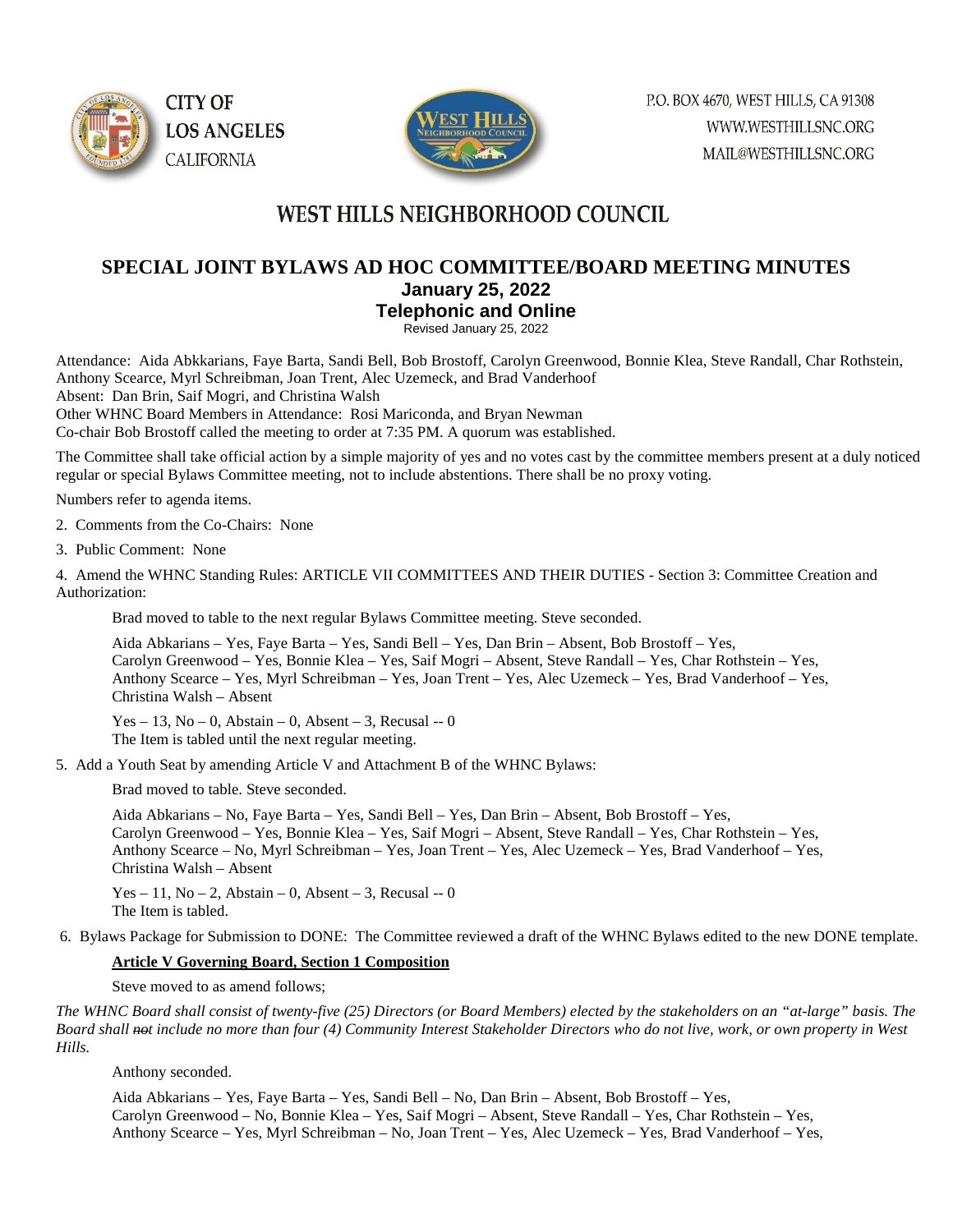Christina Walsh – Absent

Yes – 10, No – 3, Abstain – 0, Absent – 3, Recusal – 0 The amendment passes.

Char moved to change the number of Community Interest Stakeholders from four (4) to three (3). Joan seconded.

Aida Abkarians – Yes, Faye Barta – Yes, Sandi Bell – No, Dan Brin – Absent, Bob Brostoff – Yes, Carolyn Greenwood – No, Bonnie Klea – Yes, Saif Mogri – Absent, Steve Randall – No, Char Rothstein – Yes, Anthony Scearce – Yes, Myrl Schreibman – Yes, Joan Trent – Yes, Alec Uzemeck – Yes, Brad Vanderhoof – No, Christina Walsh – Absent

Yes – 9, No – 4, Abstain – 0, Absent – 3, Recusal – 0 The amendment passes.

Myrl moved to approve the DONE recommendation;

*When a Board Member ceases to maintain their stakeholder status pursuant to these Bylaws, their position shall be deemed vacant.*

Char seconded.

Aida Abkarians – Yes, Faye Barta – Yes, Sandi Bell – No, Dan Brin – Absent, Bob Brostoff – Yes, Carolyn Greenwood – No, Bonnie Klea – Yes, Saif Mogri – Absent, Steve Randall – Yes, Char Rothstein – Yes, Anthony Scearce – No, Myrl Schreibman – No, Joan Trent – Yes, Alec Uzemeck – Yes, Brad Vanderhoof – Yes, Christina Walsh – Absent

Yes – 10, No – 3, Abstain – 0, Absent – 3, Recusal – 0 The amendment passes.

Bob moved to approve the DONE recommendation.

*If the Stakeholder status of a Board Member is in question, then the Department will verify status using the Department's procedure, at the request of the Board.*

Carolyn seconded.

Aida Abkarians – No, Faye Barta – Yes, Sandi Bell – No, Dan Brin – Absent, Bob Brostoff – Yes, Carolyn Greenwood – No, Bonnie Klea – Yes, Saif Mogri – Absent, Steve Randall – No, Char Rothstein – No, Anthony Scearce – Yes, Myrl Schreibman – No, Joan Trent – No, Alec Uzemeck – No, Brad Vanderhoof – Yes, Christina Walsh – Absent

 $Yes - 5$ ,  $No - 8$ , Abstain – 0, Absent – 3, Recusal – 0 The amendment fails

#### **Article V Governing Board, Section 10 Resignation**

Steve moved to reject the DONE recommendation.

*Board Member resignation must be submitted in writing to an executive officer and should include the secretary. The position shall then be deemed vacant. Any member of the Board who ceases to be a Stakeholder is required to submit their resignation to an executive officer and should include the secretary. If the Stakeholder status of a Board Member is challenged, then the Department will contact the board member, verify the Stakeholder status using its procedure.*

Joan seconded.

Aida Abkarians – Yes, Faye Barta – Yes, Sandi Bell – Yes, Dan Brin – Absent, Bob Brostoff – Yes, Carolyn Greenwood – Yes, Bonnie Klea – Yes, Saif Mogri – Absent, Steve Randall – Yes, Char Rothstein – No, Anthony Scearce – Yes, Myrl Schreibman – Yes, Joan Trent – No, Alec Uzemeck – Yes, Brad Vanderhoof – Yes, Christina Walsh – Absent

Yes – 13, No – 0, Abstain – 0, Absent – 3, Recusal – 0 The DONE recommendation will not be included in the Bylaws amendments.

#### **Article V Governing Board, Section 11 Community Outreach**

Faye moved to reject the DONE recommendation.

*The Council shall direct that a system of outreach be instituted to inform Stakeholders as to the existence and activities of the Council, including its Board elections, to find future leaders of the Council, and to encourage all Stakeholders to seek leadership positions within the Council. The template contains additional options.*

Aida seconded.

Aida Abkarians – Yes, Faye Barta – Yes, Sandi Bell – Yes, Dan Brin – Absent, Bob Brostoff – Yes, Carolyn Greenwood – Yes, Bonnie Klea – Yes, Saif Mogri – Absent, Steve Randall – Yes, Char Rothstein – No,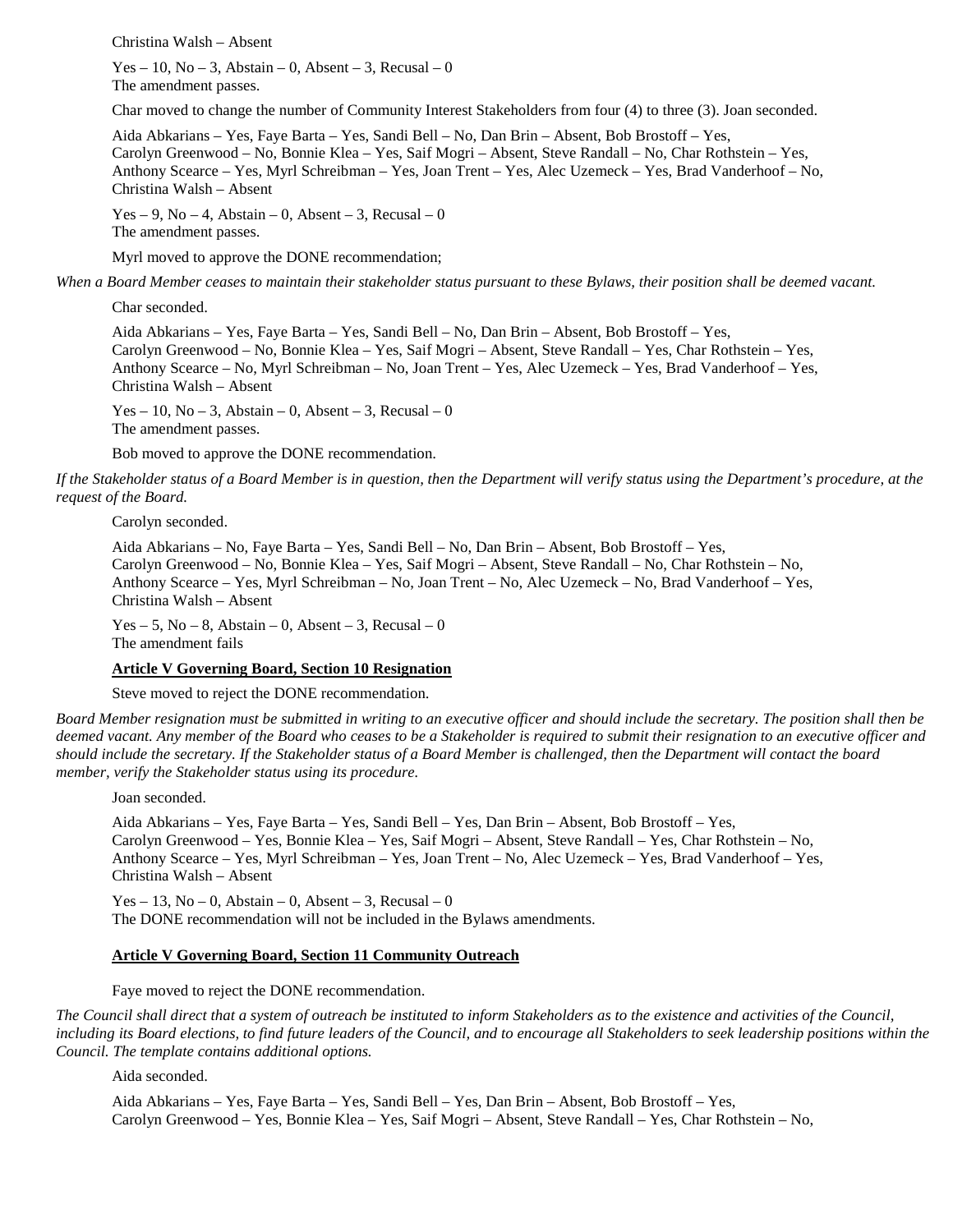Anthony Scearce – Yes, Myrl Schreibman – Yes, Joan Trent – No, Alec Uzemeck – Yes, Brad Vanderhoof – Yes, Christina Walsh – Absent

 $Yes - 13$ ,  $No - 0$ , Abstain – 0, Absent – 3, Recusal – 0

The DONE recommendation will not be included in the Bylaws amendments.

#### **Article VII Committees and Their Duties, Section 2 Ad Hoc**

Faye moved to reject the DONE recommendation.

*The Board may create an Ad Hoc Committee as needed to deal with temporary issues and report its findings, conclusions or recommendations to the Board. An Ad Hoc Committee must have a defined purpose and limited timeframe, carry out a specific task, be composed of only Board Members that constitutes less than a majority of the Quorum, and cease to exist upon the completion of its specific task. If an Ad Hoc Committee is not created as set forth above and includes Stakeholders, the committee must operate under the notice and posting requirements of the Brown Act.*

Carolyn seconded.

Aida Abkarians – Yes, Faye Barta – Yes, Sandi Bell – Yes, Dan Brin – Absent, Bob Brostoff – Yes, Carolyn Greenwood – Yes, Bonnie Klea – Yes, Saif Mogri – Absent, Steve Randall – Yes, Char Rothstein – No, Anthony Scearce – Yes, Myrl Schreibman – Yes, Joan Trent – No, Alec Uzemeck – Yes, Brad Vanderhoof – Yes, Christina Walsh – Absent

Yes – 13, No – 0, Abstain – 0, Absent – 3, Recusal – 0 The DONE recommendation will not be included in the Bylaws amendments.

Sandi moved to change 'Intentionally Left Blank' to See Section 3.

Char seconded.

Aida Abkarians – Yes, Faye Barta – Yes, Sandi Bell – Yes, Dan Brin – Absent, Bob Brostoff – Yes, Carolyn Greenwood – Yes, Bonnie Klea – Yes, Saif Mogri – Absent, Steve Randall – Yes, Char Rothstein – No, Anthony Scearce – Yes, Myrl Schreibman – Yes, Joan Trent – No, Alec Uzemeck – Yes, Brad Vanderhoof – Yes, Christina Walsh – Absent

Yes – 13, No – 0, Abstain – 0, Absent – 3, Recusal – 0 The amendment passes.

#### **Article VIII Meetings, Section 3 Notifications/Postings**

Carolyn moved to reject the DONE recommendation.

*The Neighborhood Council shall comply with the Ralph M. Brown Act and Department requirements for posting notices, including the Neighborhood Council Agenda Posting Policy approved by the Board of Neighborhood Commissioners. Notice of a regular meeting shall be a minimum of three (3) days (72 hours) in advance of the meeting and at least one (1) day (24 hours) in advance of a special meeting.*

Aida seconded.

Aida Abkarians – Yes, Faye Barta – Yes, Sandi Bell – Yes, Dan Brin – Absent, Bob Brostoff – Yes, Carolyn Greenwood – Yes, Bonnie Klea – Yes, Saif Mogri – Absent, Steve Randall – Yes, Char Rothstein – No, Anthony Scearce – Yes, Myrl Schreibman – Yes, Joan Trent – No, Alec Uzemeck – Yes, Brad Vanderhoof – Yes, Christina Walsh – Absent

Yes – 13, No – 0, Abstain – 0, Absent – 3, Recusal – 0 The DONE recommendation will not be included in the Bylaws amendments.

7. Proposals for Bylaws or Standing Rules Amendments: Item tabled to the next meeting.

Co-chair Bob Brostoff adjourned the meeting at 9:17 PM.

The next scheduled meeting of this committee is Thursday, January 27, 2022 at 6:30 PM.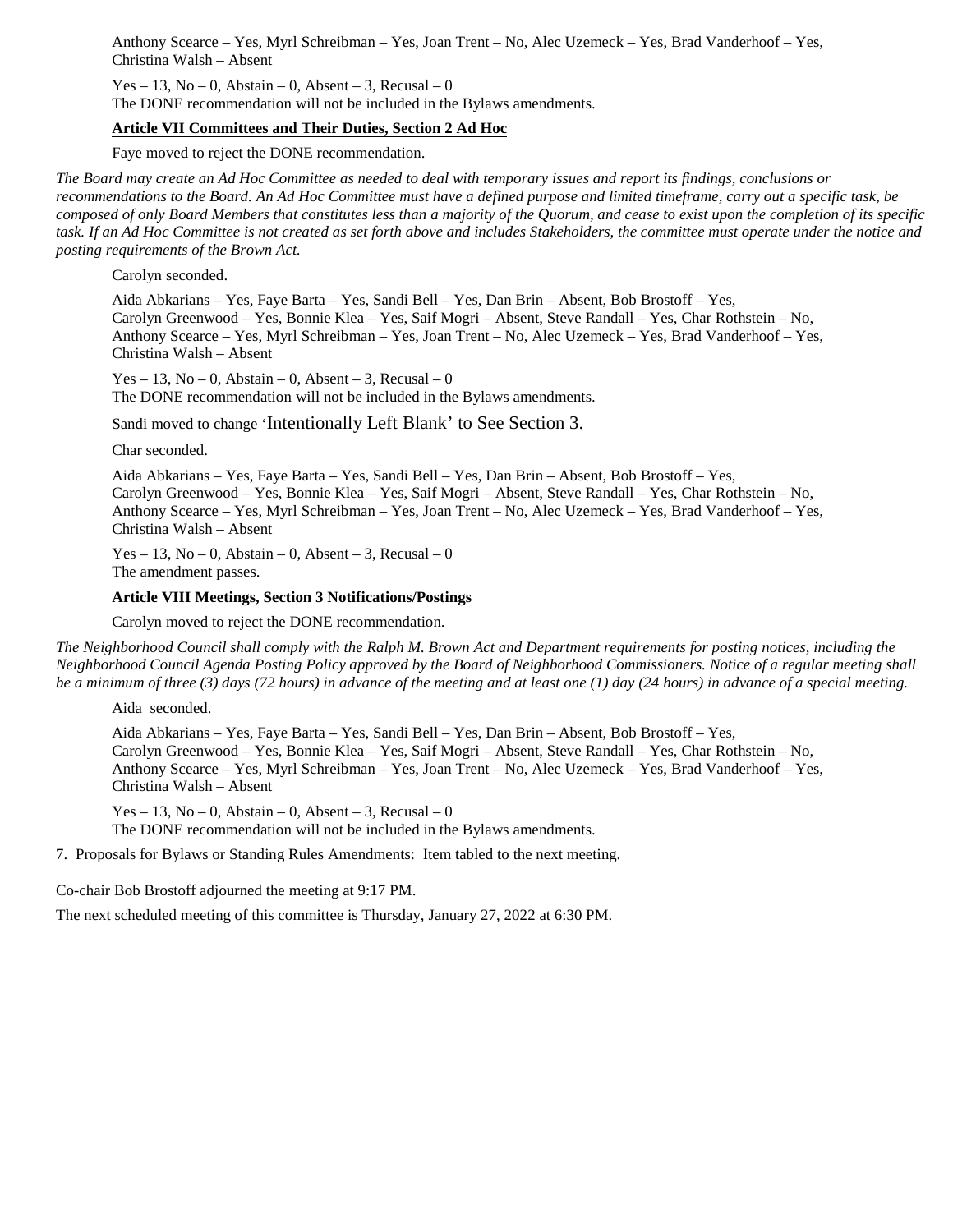



# **SPECIAL JOINT BYLAWS AD HOC COMMITTEE/BOARD MEETING MINUTES January 27, 2022**

**Telephonic and Online**

Revised January 27, 2022

Attendance: Aida Abkkarians, Faye Barta, Sandi Bell, Dan Brin, Bob Brostoff, Carolyn Greenwood, Bonnie Klea, Saif Mogri, Steve Randall, Char Rothstein, Anthony Scearce, Myrl Schreibman, Joan Trent, Alec Uzemeck, Brad Vanderhoof, and Christina Walsh Absent:

Other WHNC Board Members in Attendance: Rosi Mariconda, and Bryan Newman Also in Attendance: Sharon Brewer

Co-chair Bob Brostoff called the meeting to order at 7:33 PM. A quorum was established.

The Committee shall take official action by a simple majority of yes and no votes cast by the committee members present at a duly noticed regular or special Bylaws Committee meeting, not to include abstentions. There shall be no proxy voting.

Numbers refer to agenda items.

2. Comments from the Co-Chairs: None

- 3. Public Comment: None
- 4. Bylaws Package for Submission to DONE: The Committee reviewed a draft of the WHNC Bylaws edited to the new DONE template.

#### **Article X Elections, Section 4 Method of Verifying Stakeholder Status**

Steve moved to as amend follows;

*Voters will verify their stakeholder status by providing acceptable documentation.*

Myrl seconded.

Aida Abkarians – Yes, Faye Barta – Yes, Sandi Bell – No, Dan Brin – No, Bob Brostoff – Abstain, Carolyn Greenwood – No, Bonnie Klea – Yes, Saif Mogri – Abstain, Steve Randall – Yes, Char Rothstein – Yes, Anthony Scearce – No, Myrl Schreibman – Yes, Joan Trent – Yes, Alec Uzemeck – Yes, Brad Vanderhoof – Yes, Christina Walsh – No

Yes – 9, No – 4, Abstain – 2, Absent – 0, Recusal – 0

The amendment passes.

Christina Walsh wanted it stated in the minutes that she feels the last Board vacancy appointment was in violation of Section 5, Restrictions on Candidates Running for Multiple seats.

#### **Article X Elections, Section 5 Restrictions on Candidates Running for Multiple Seats**

Dan moved to amend as follows;

#### *Not Applicable*

Steve seconded.

Aida Abkarians – Yes, Faye Barta – Yes, Sandi Bell – Yes, Dan Brin – Yes, Bob Brostoff – Yes, Carolyn Greenwood – Yes, Bonnie Klea – Yes, Saif Mogri – Yes, Steve Randall – Yes, Char Rothstein – Yes, Anthony Scearce – Yes, Myrl Schreibman – Yes, Joan Trent – Yes, Alec Uzemeck – Yes, Brad Vanderhoof – Yes, Christina Walsh – Yes

Yes – 16, No – 0, Abstain – 0, Absent – 0, Recusal – 0 The amendment passes.

#### **Article X11 Parliamentary Authority**

Carolyn moved to add the DONE recommendation.

*These bylaws supersede the parliamentary rules mentioned above.*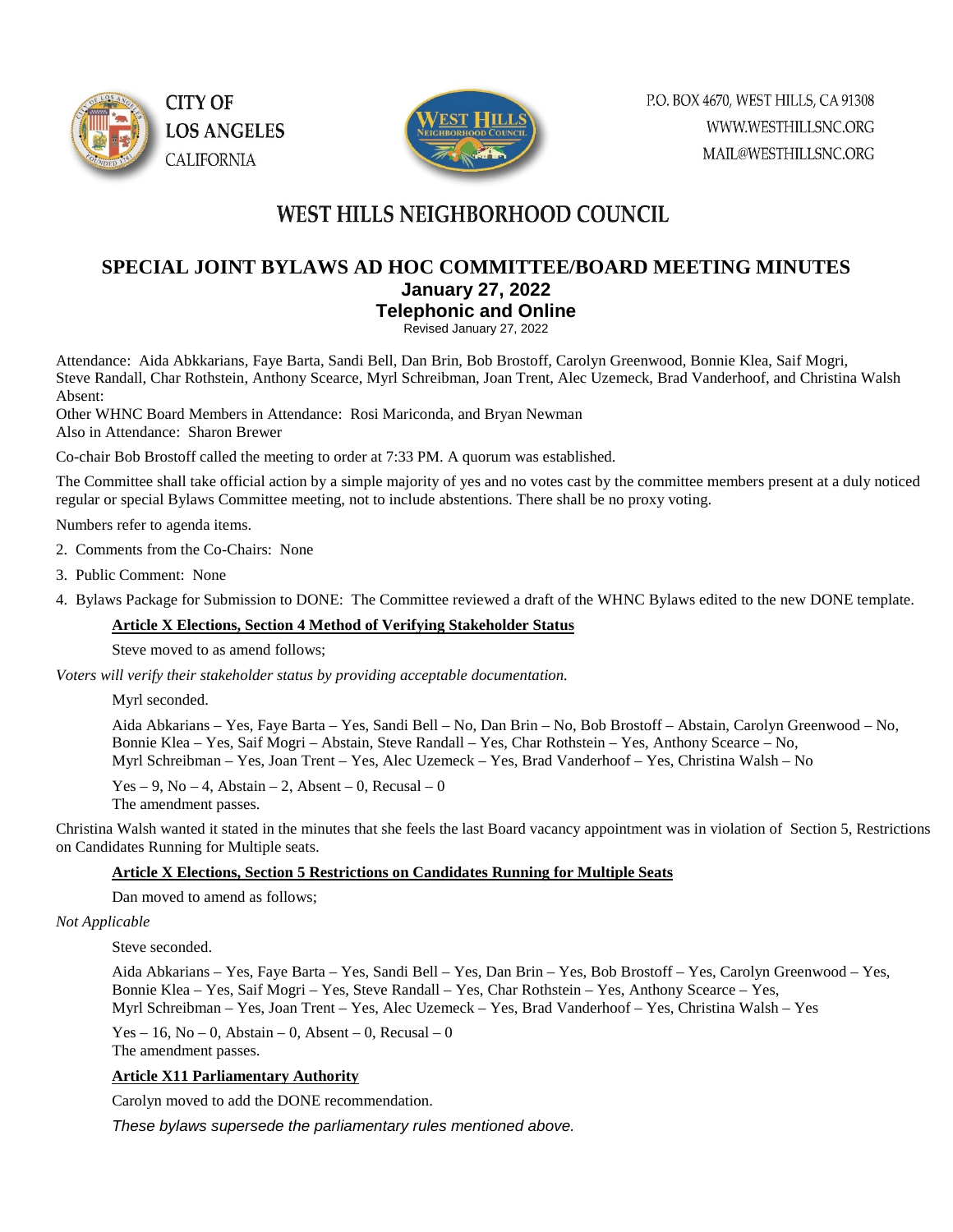Steve seconded.

Aida Abkarians – Yes, Faye Barta – Yes, Sandi Bell – Yes, Dan Brin – Yes, Bob Brostoff – Yes, Carolyn Greenwood – Yes, Bonnie Klea – Yes, Saif Mogri – Yes, Steve Randall – Yes, Char Rothstein – Yes, Anthony Scearce – Yes, Myrl Schreibman – Yes, Joan Trent – Yes, Alec Uzemeck – Yes, Brad Vanderhoof – Yes, Christina Walsh – Abstain

Yes – 15, No – 0, Abstain – 1, Absent – 0, Recusal – 0 The DONE recommendation will be included in the Bylaws amendments.

#### **Article XIV Compliance, Section Self-Assesment**

Carolyn moved to accept the DONE recommendation.

*The Council may conduct a regular self-assessment to determine whether it has achieved its goals and objectives.*

Steve seconded.

Aida Abkarians – Yes, Faye Barta – Yes, Sandi Bell – Yes, Dan Brin – Yes, Bob Brostoff – Yes, Carolyn Greenwood – Yes, Bonnie Klea – Yes, Saif Mogri – Yes, Steve Randall – Yes, Char Rothstein – Yes, Anthony Scearce – Yes, Myrl Schreibman – Yes, Joan Trent – Yes, Alec Uzemeck – Yes, Brad Vanderhoof – Yes, Christina Walsh – Absent

Yes – 15, No – 0, Abstain – 0, Absent – 1, Recusal – 0

The DONE recommendation will be included in the Bylaws amendments.

5. Proposals for Bylaws or Standing Rules Amendments: Char asked that remediation of disputes be addressed in the Standing Rules.

Co-chair Bob Brostoff adjourned the meeting at 8:21 PM.

The next scheduled meeting of this committee is TBD.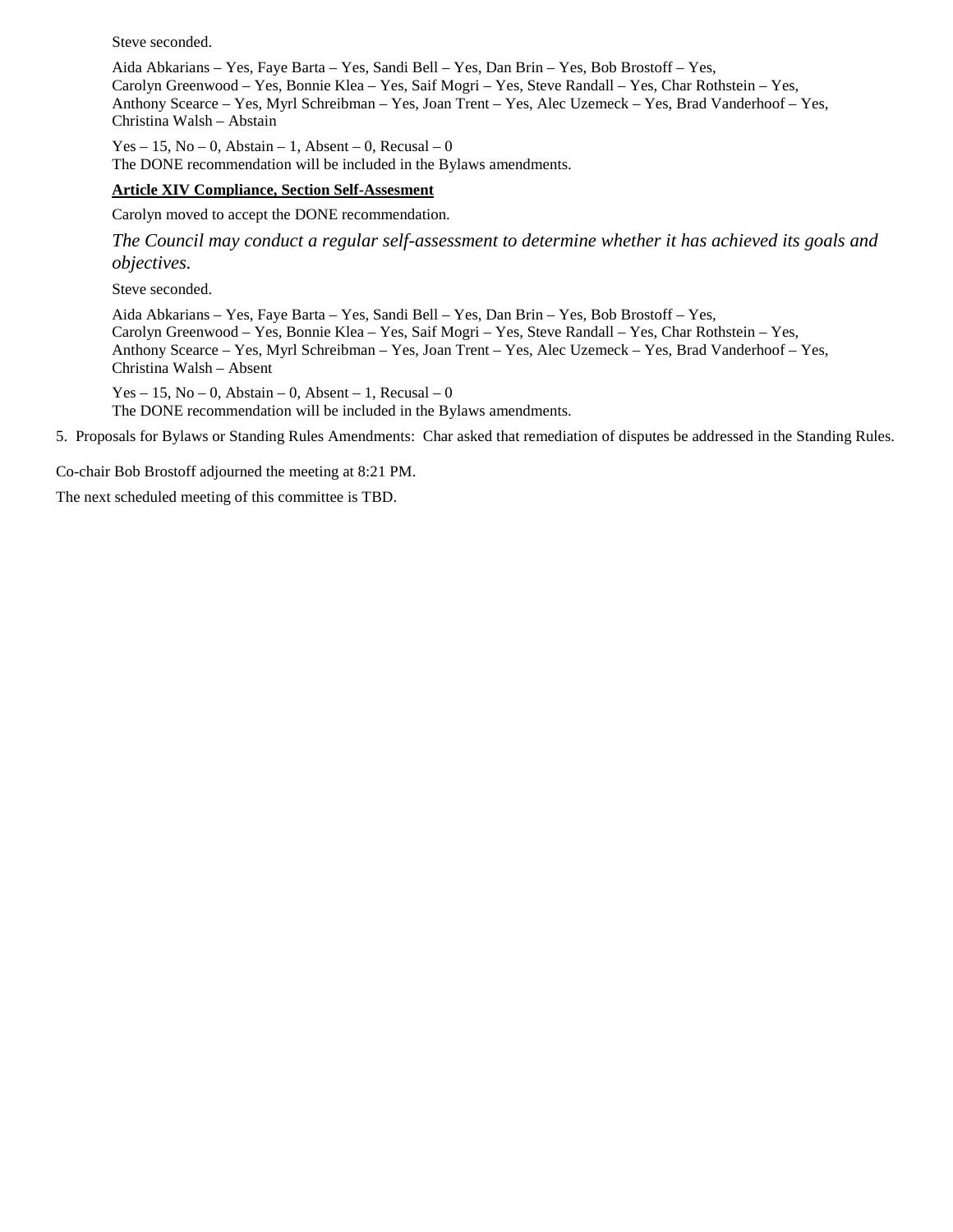



### **Bylaw Amendment Application**

The bylaws of a Neighborhood Council are established to provide a written framework and an organizational structure for the Neighborhood Council. Any approved Board changes to the bylaws must be submitted to the Department of Neighborhood Empowerment (Department) for final approval before becoming effective. Completed applications will be accepted until April 1st, 2022 via email at [NCSupport@lacity.or](mailto:NCSupport@lacity.org)g and must include the following documents:

■ Scanned electronic copy of the completed Bylaw Amendment Application and the Neighborhood Council Board Structure Change Request Form (if necessary) signed by the Neighborhood Council President/Chair and another person authorized by the Neighborhood Council to submit the documents.

□ **Electronic Copy (in a Word document)** of the proposed Neighborhood Council's Bylaw Sections. **Submit only the section(s) with the proposed changes and not the entire bylaws unless there are major changes throughout the bylaws.** The document should clearly show the proposed amended language by striking-out the original language and underlining the proposed language, preferably through the Track Changes tool in Microsoft Word, e.g. Section 2. Agenda Setting - The agenda shall be set by the **President.** the Executive Committee.

## **INCOMPLETE APPLICATIONS WILL BE RETURNED TO THE NEIGHBORHOOD COUNCIL.**

| Neighborhood Council Name: | . West Hills Neighborhood Council (WHNC) |  |
|----------------------------|------------------------------------------|--|
|----------------------------|------------------------------------------|--|

| • Do the proposed amendments to the bylaws comply with the Los Angeles City Charter - Article IX, applicable Ordinances, City |  |  |  |
|-------------------------------------------------------------------------------------------------------------------------------|--|--|--|
| Policies and the Plan for a Citywide System of Neighborhood Councils? $\Box$ Yes $\Box$ No                                    |  |  |  |

● Do the proposed amendments contain a change in the Board structure, e.g. decrease/increase in Board seats, changes in Board seat descriptions, etc.? ■ No □ Yes - Please include the Neighborhood Council Board Structure Change Request Form

### **DECLARATION**

We, the persons authorized by the above-named Neighborhood Council to submit bylaw amendments, under penalty of perjury, declare that a Brown Act noticed Neighborhood Council public meeting was held with a quorum of the Board present, and the proposed bylaws as submitted were approved as an official action of the Board per the Neighborhood Council's existing bylaw amendment provision or Board of Neighborhood Commissioners policy. If requested, we will provide the Neighborhood Council agenda and minutes or resolution supporting the proposed bylaw amendments.

| Date of Board Action: 1 1                             | Board Vote: ________ yes _______ no _______ abstentions |
|-------------------------------------------------------|---------------------------------------------------------|
|                                                       |                                                         |
| <sub>Print Name:</sub> Charlene Rothstein             |                                                         |
| <sub>Email :</sub> Charlene.Rothstein@westhillsnc.org |                                                         |
| Phone: 818 642-1267                                   |                                                         |

Please contact the Neighborhood Council Support Help Line with any questions or if you require electronic support in submitting this application: (213) 978-1551 or [NCSupport@lacity.org](mailto:NCSupport@lacity.org) (Form Updated 6/21)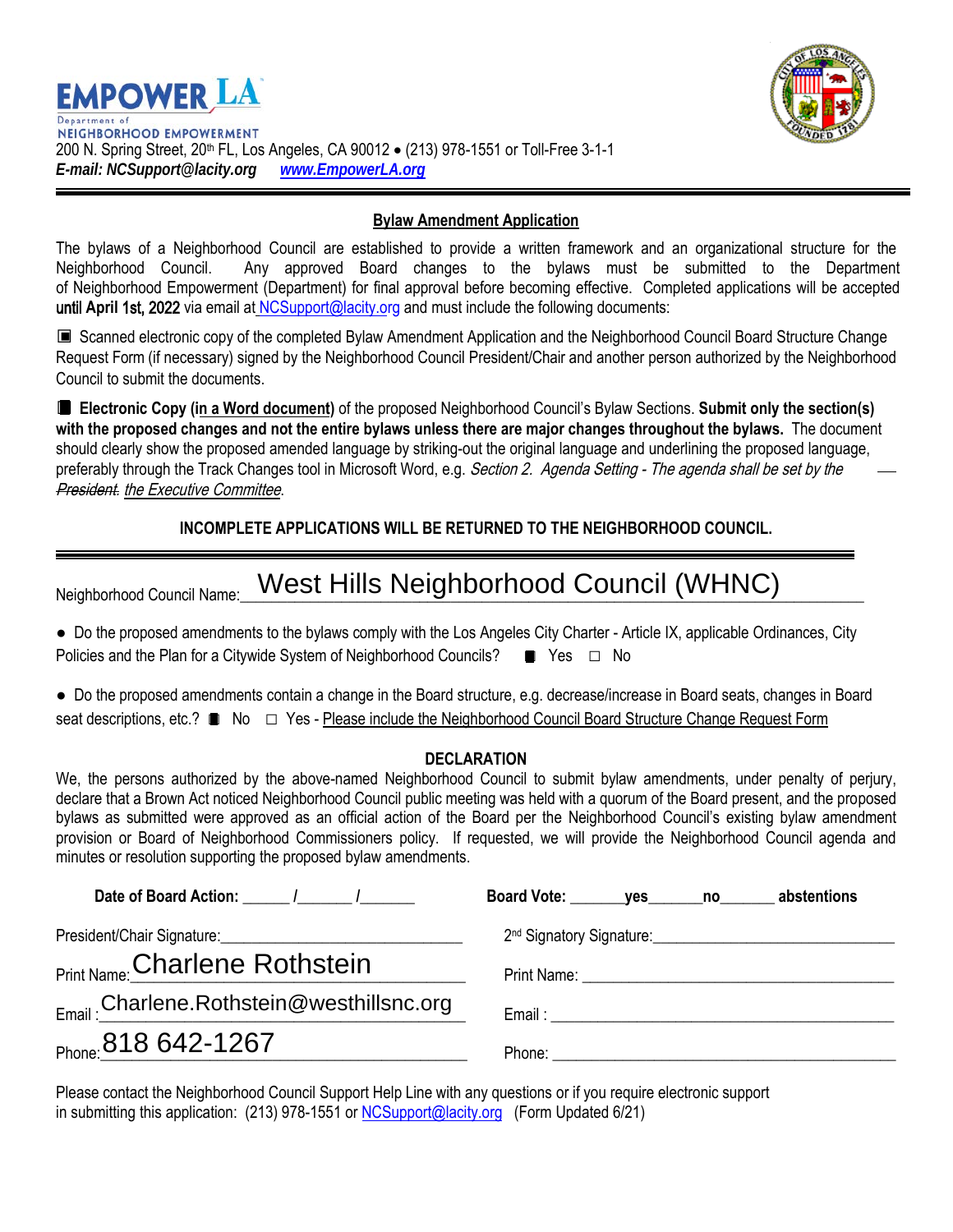



### **Neighborhood Council Board Structure Change Request Form**

Requests for changes in Board structure must be reviewed by the Board of Neighborhood Commissioners (Commission). If the Commission approves the request, the Applicant's bylaws will be deemed formally adjusted upon such action of the Commission. Should the Commission act to disapprove the request, the Applicant may, within five (5) meeting days of the City Council, during which the Council has convened in regular session, file an appeal with the City Council. The appeal will automatically be placed on the Council's next regular agenda for consideration. The City Council may, by ten (10) votes, sustain, reverse, or modify the Commission's decision.

After completing this form, please submit it by email along with a completed Bylaw Amendment Application to [NCSupport@lacity.org.](mailto:NCSupport@lacity.org) You may also fax or deliver the documents to our office. We will provide notification to the Neighborhood Council of the date the Commission will review the request. Please note that the information submitted on this form is public information.

Please contact the Neighborhood Council Support Help Line at (213) 978-1551 or by email at [NCSupport@lacity.org](mailto:NCSupport@lacity.org) if you have any questions.

| PLEASE PRINT ALL INFORMATION                                                         |              |                               |              |              |  |
|--------------------------------------------------------------------------------------|--------------|-------------------------------|--------------|--------------|--|
| Neighborhood Council Name: $\_\_ \mathsf{WHNC}$                                      |              |                               |              |              |  |
| <b>Primary Contact:</b>                                                              |              |                               |              |              |  |
| NAME                                                                                 | <b>TITLE</b> |                               | <b>PHONE</b> | <b>EMAIL</b> |  |
| Current Number of Board Seats: __________                                            |              | Quorum: <u>______________</u> |              |              |  |
| What type of Board Structure Change is being requested?                              |              |                               |              |              |  |
| □ Reduction in Board Seats to: _______(insert total number after proposed reduction) |              |                               |              |              |  |
| □ Change in Board Structure. Please describe:                                        |              |                               |              |              |  |

□ Other. Please describe: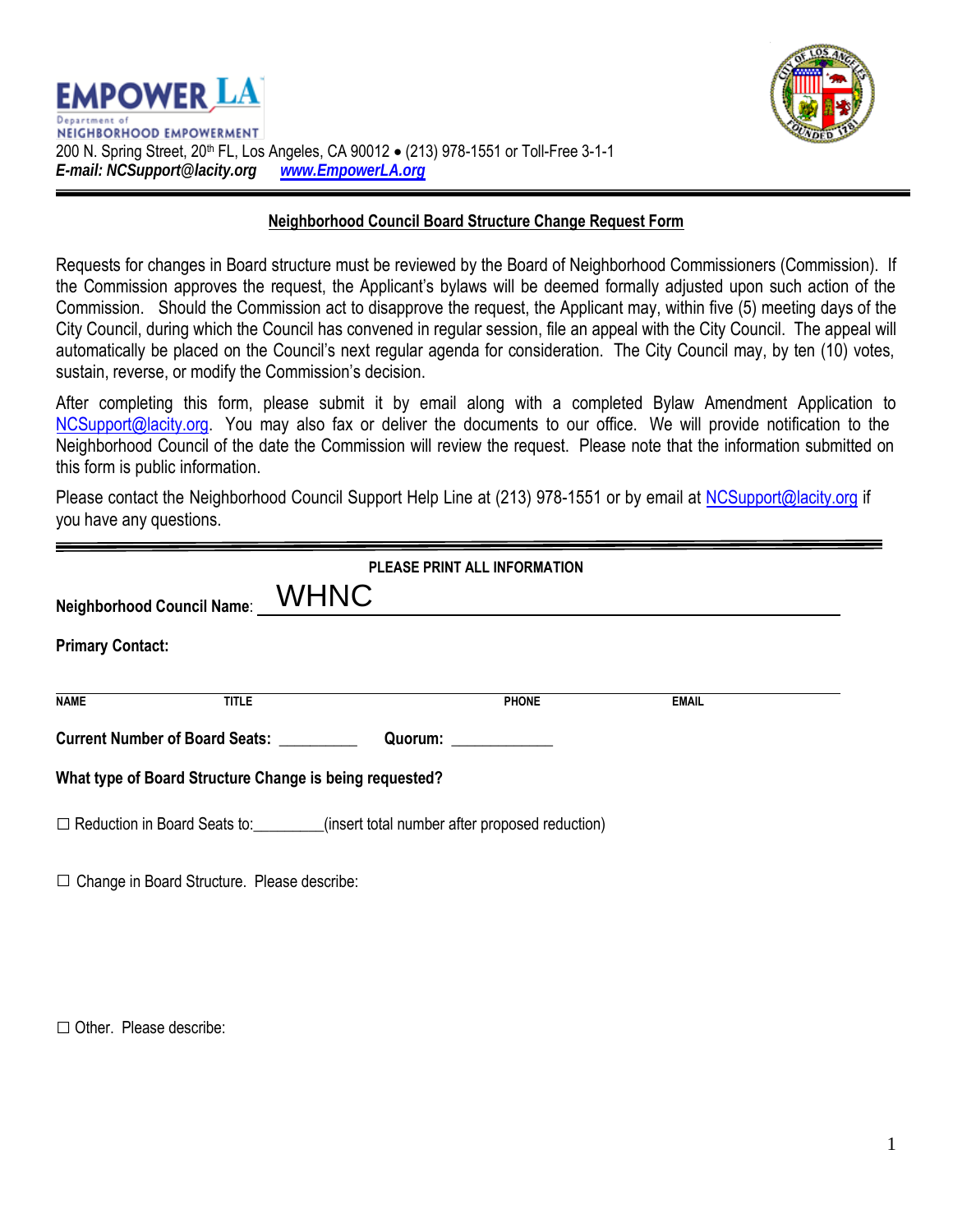**Describe your Neighborhood Council's demographics. Please note sources of demographic information provided, e.g. 2000 census, Healthy City, etc., and attach any related documentation.**

**Explain what outreach has been conducted to fill existing seats. Please attach any supporting documentation, e.g. flyers, agendas, etc.**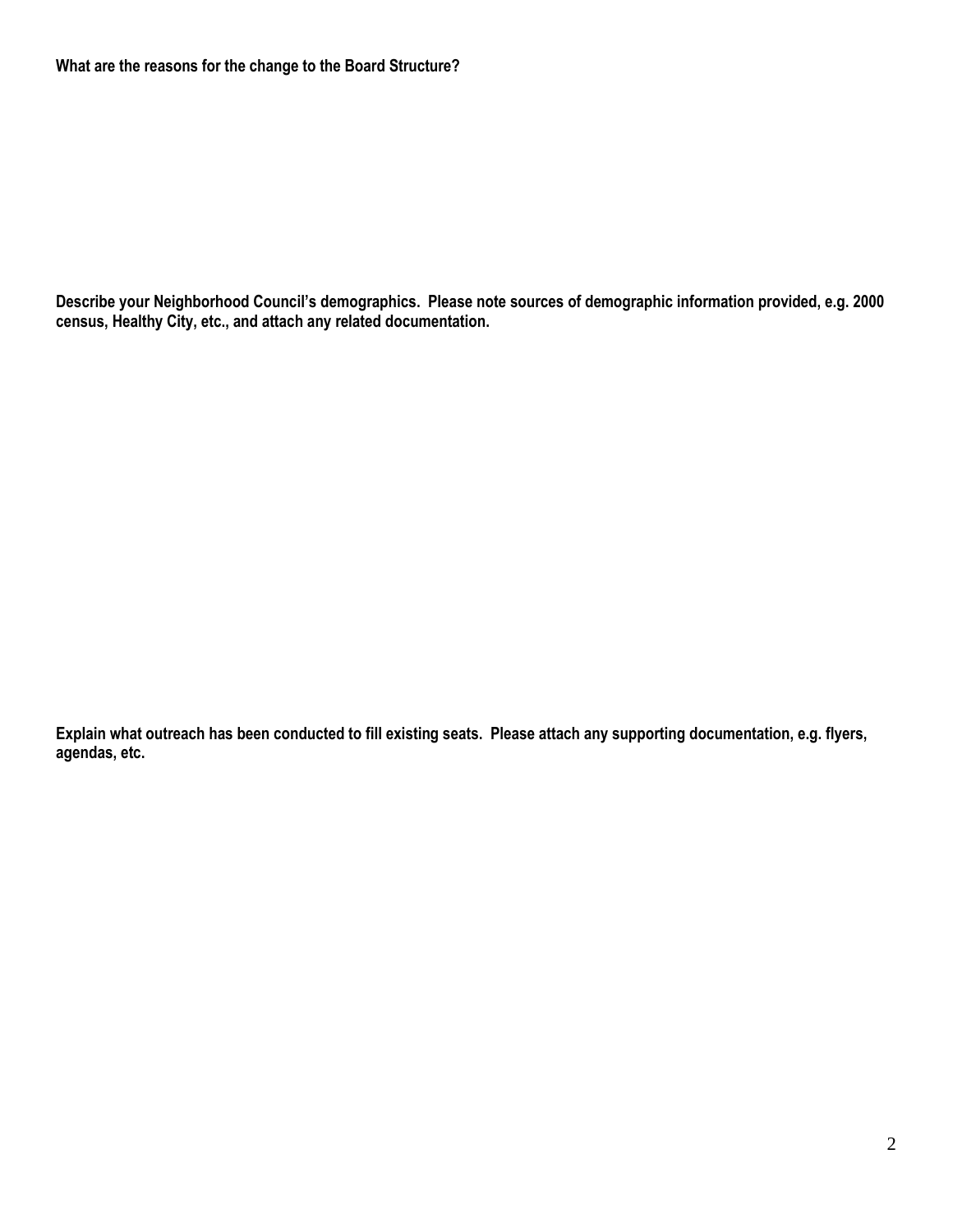**West Hills Neighborhood Council Bylaws**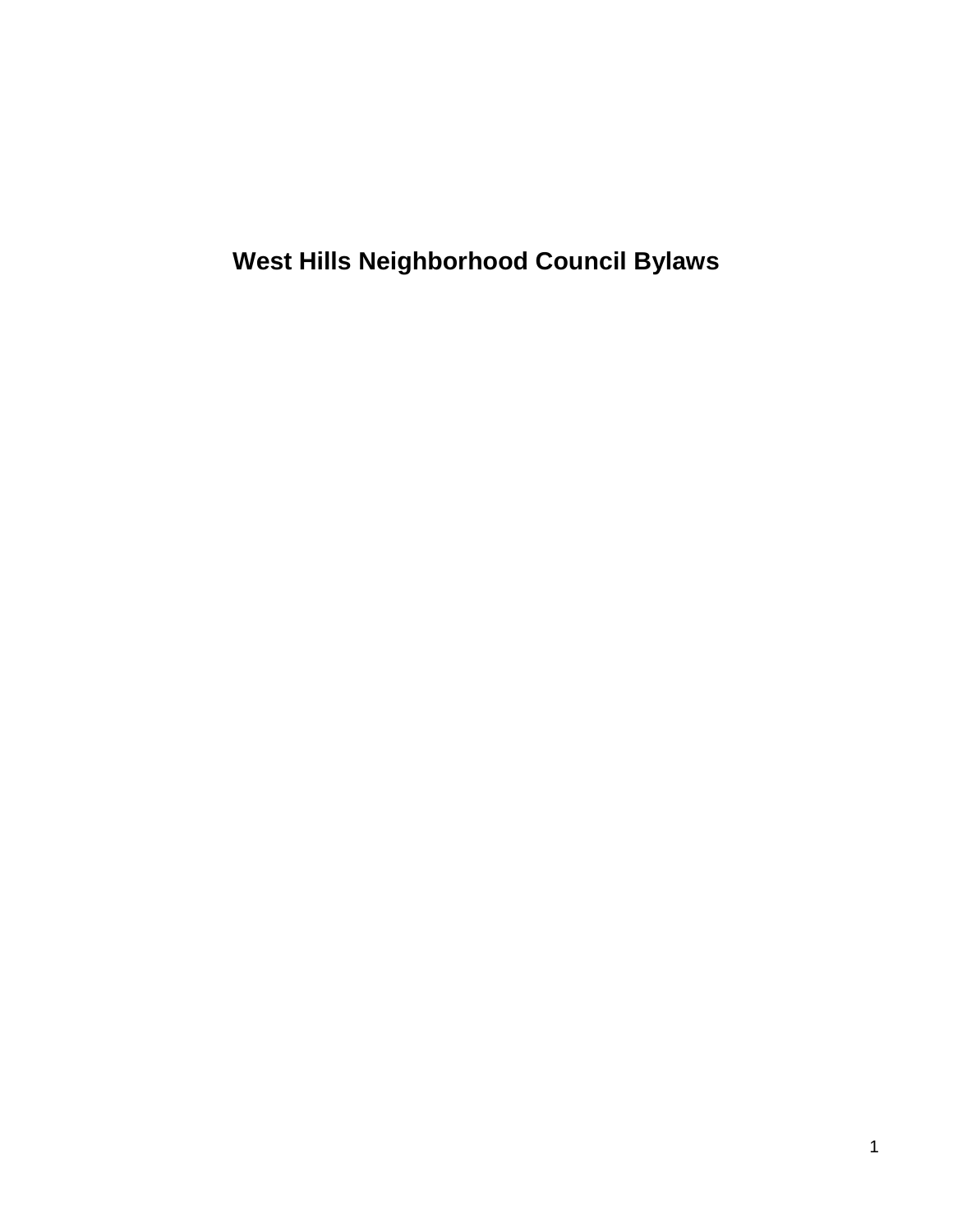## **Bylaws Table of Contents**

| Section 1: Standing Committees                  |  |
|-------------------------------------------------|--|
| Section 2: Ad Hoc                               |  |
| Section 3: Committee Creation and Authorization |  |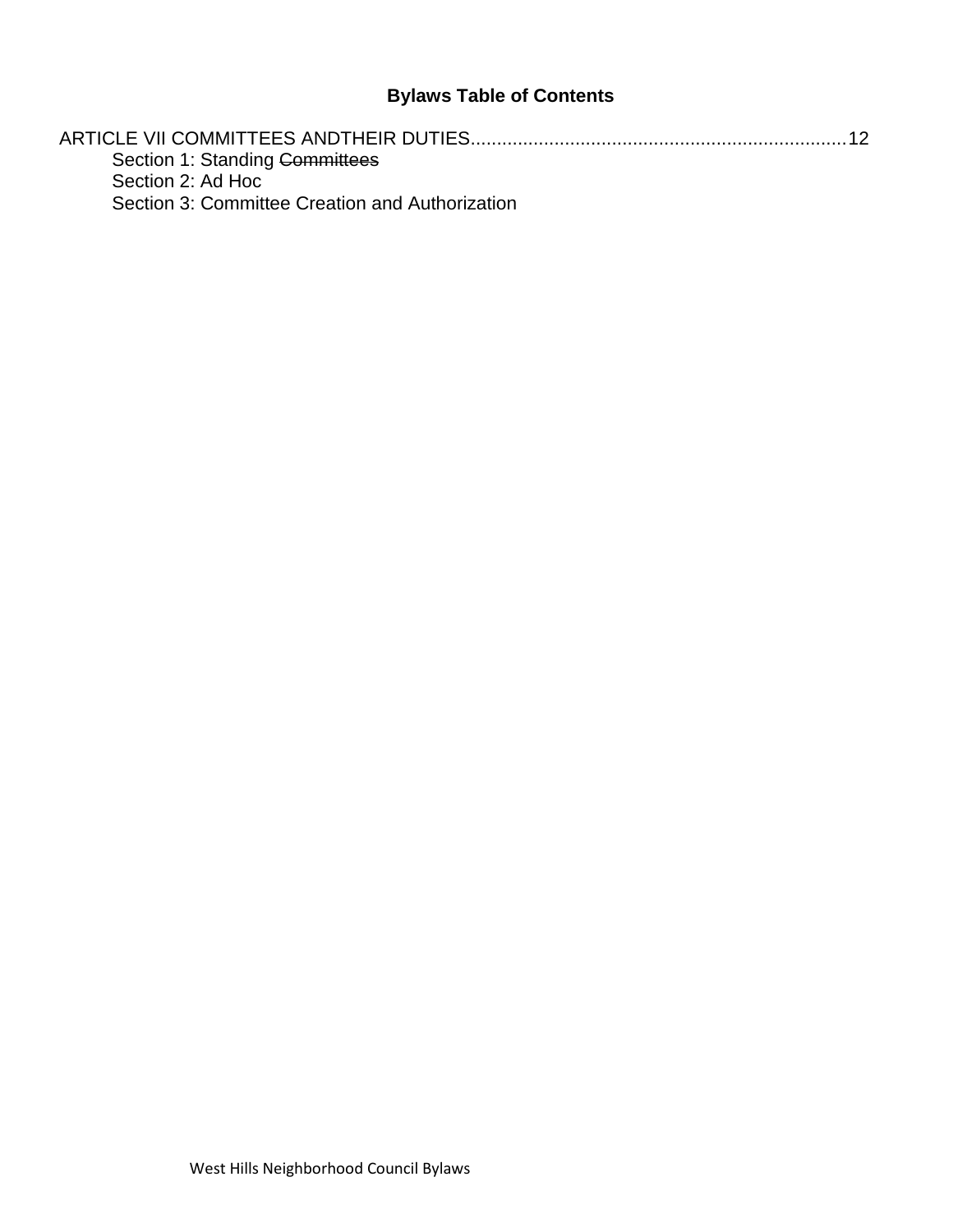## **ARTICLE V GOVERNING BOARD**

## **Section 2: Quorum**

The quorum shall be thirteen (13) eighteen (18) Directors of the Board. No floating quorums are allowed.

## **ARTICLE VII COMMITTEES AND THEIR DUTIES**

<span id="page-15-0"></span>All standing committees shall meet at a minimum of nine (9) times per calendar year and shall invite the participation of stakeholders.

## <span id="page-15-1"></span>**Section 1: Standing Committees**

The Standing Committees of the WHNC are:

N. BYLAWS COMMITTEE, which shall consider and make recommendations to the WHNC Board concerning amendments to the Bylaws and Standing Rules of the WHNC.

## <span id="page-15-2"></span>**Section 2: Ad Hoc**

<span id="page-15-3"></span>Intentionally Left Blank See Section 3

## **ARTICLE X ELECTIONS**

## **Section 4: Method of Verifying Stakeholder Status**

Procedure for verifying Stakeholder status is self-affirmation Voters will verify their stakeholder status by providing acceptable documentation.

## **Section 5: Restrictions on Candidates Running for Multiple Seats**

A candidate may not declare candidacy for more than one (1) position on the Council Board during a single election cycle. Not Applicable

## **ARTICLE XII**

West Hills Neighborhood Council Bylaws 33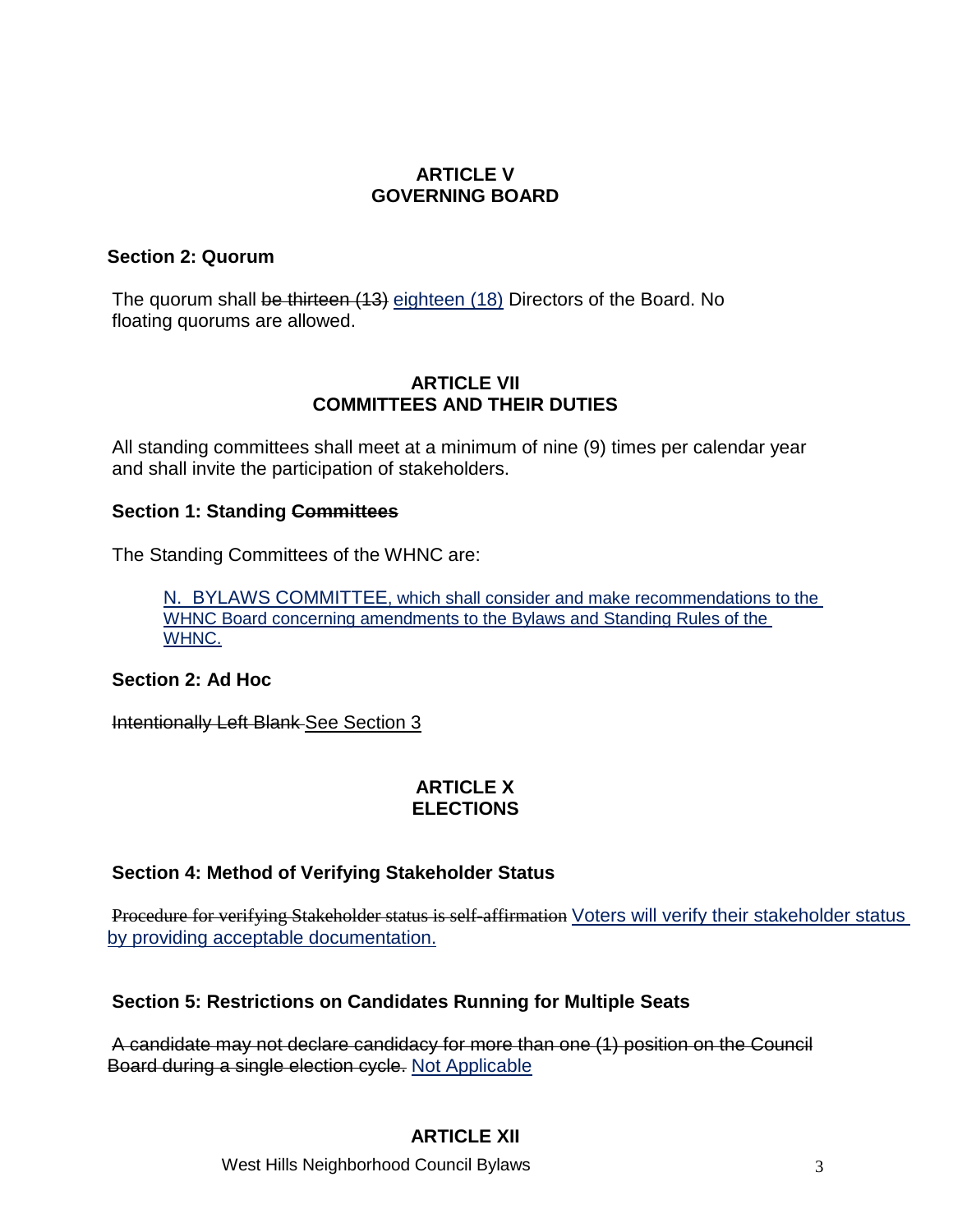## **PARLIAMENTARYAUTHORITY**

The parliamentary process is to be governed by "Rosenberg's Rules of Order: Simple Parliamentary Procedures for the 21st Century."

These bylaws supersede the parliamentary rules mentioned above.

## **ARTICLE XIV COMPLIANCE**

## **Section 3: Self-Assessment**

Every year, the Council shall conduct a self-assessment within ninety (90) days after the end of the fiscal year pursuant to the Plan for the Citywide System of Neighborhood Councils. The Council may conduct a regular self-assessment to determine whether it has achieved its goals and objective.